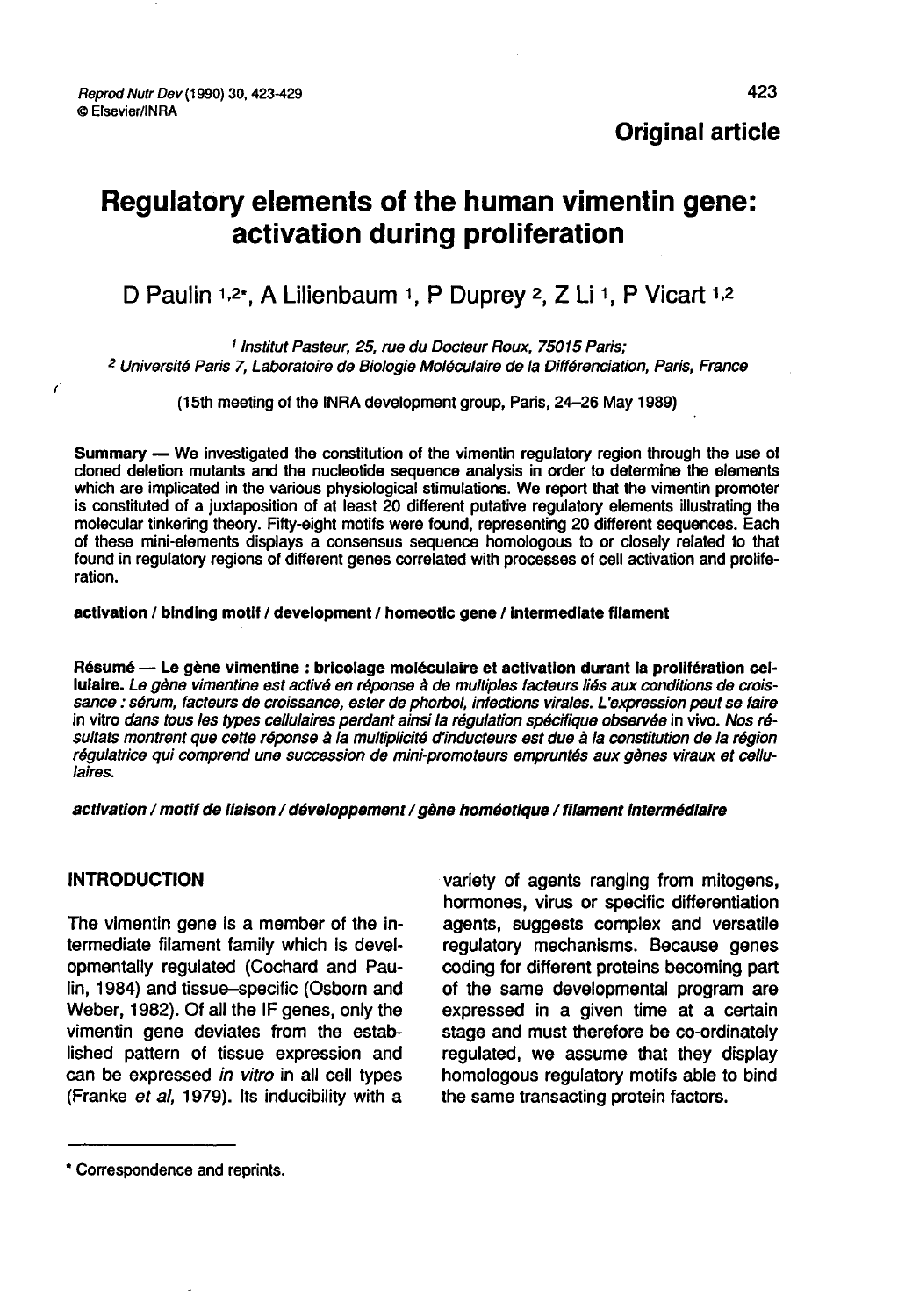### RESULTS AND DISCUSSION

Nucleotide sequences of 2 050 base pairs (1 710 bp upstream the initiation site) were compared to the regulatory motifs present in other genes responsive to the same inducers or activated concomitantly. A comparison of these sequences has allowed us to deduce putative cis-regulatory elements.

Our results show evidence that the vimentin regulatory region is constituted of modules of binding motifs running through the 1 700 bp length upstream the cap site. The stretches of 6-12 base pairs found in other different genes, are linked to each other in the vimentin gene to produce an integrative system: enhansons (Dynan, 1989). Fifty-eight motifs were found, representing 20 different sequences repeated 2-6 times.

Some individual sequences differ from others in a family as a result of some base changes. We presume that binding of factor to these receptor sequences will occur for a degree of perfect sequence homology. However, at some degree of divergence, binding would be lost and the genes would fail to be activated as part of its previous battery. The possibility of increasing sequence divergences suggests an evolutionary mechanism.

#### From -529 to -63 : multiple GC boxes

Some motifs, such as the TATA box, are shared by many promoters, whereas others, such as SP1 binding sites and the CCAAT box, are found in selected promot ers. The SP1 binding sites occur in many other viral and cellular promoters: SV40, HSV, tk, AIDS retrovirus, mouse dihydrofolate reductase, human metallothionein IIA, ! IA, hamster hydroxmethyl-glutamyl coenzyme A reductase, mouse hypoxanthine phosphoribosyl transferase, mouse adenine phosphoribosyl transferase, human adenosine deaminase and rat type II procoliagen. Some of the putative binding sites have been tested for their ability to bind SP1, but in most cases, binding is merely predicted from the DNA sequence.

The presence of multiple GC boxes located at positions -1 038, -714, -555, -496, - 389, -275, -139, -63 is unique to the vimentin promoter region, since they have not been found in other IFP genes. However, a single GC box has been found in 3 IFP genes (keratins and desmin).

Three of the GC boxes contain an A at position 5 exactly like that in the vimentin promoter of the hamster. This sequence was also found in the AIDS retrovirus (Kadonaga et al, 1986). Comparison with the 5' flanking sequence of the chicken gene shows 5 GC boxes exhibiting at least 9 out of 10 nucleotides from the consensus sequences. Results of Sax et al (1988), indicate that SP1 enriched protein fractions are capable of specifically interacting with at least the 3 most proximal GC boxes found in chicken vimentin promoter.

Functional domains of SV40 were defined in 3 modules A, B, C. The combinational and modular nature of the SV40 early control region is typical of many transcriptional control elements found in the vimentin gene.

# From  $-241$  to  $+1$ : binding motifs conferring serum inducibility and trans-activation by the HTLV1 virus

It was shown that the HTLV1 tax (p40x) protein is able to transactivate the IL2R gene, the IL2 gene and the GM-CSF gene, all implicated in the mitogenic response (Gazzolo and Duc-Dodon, 1987). Vimentin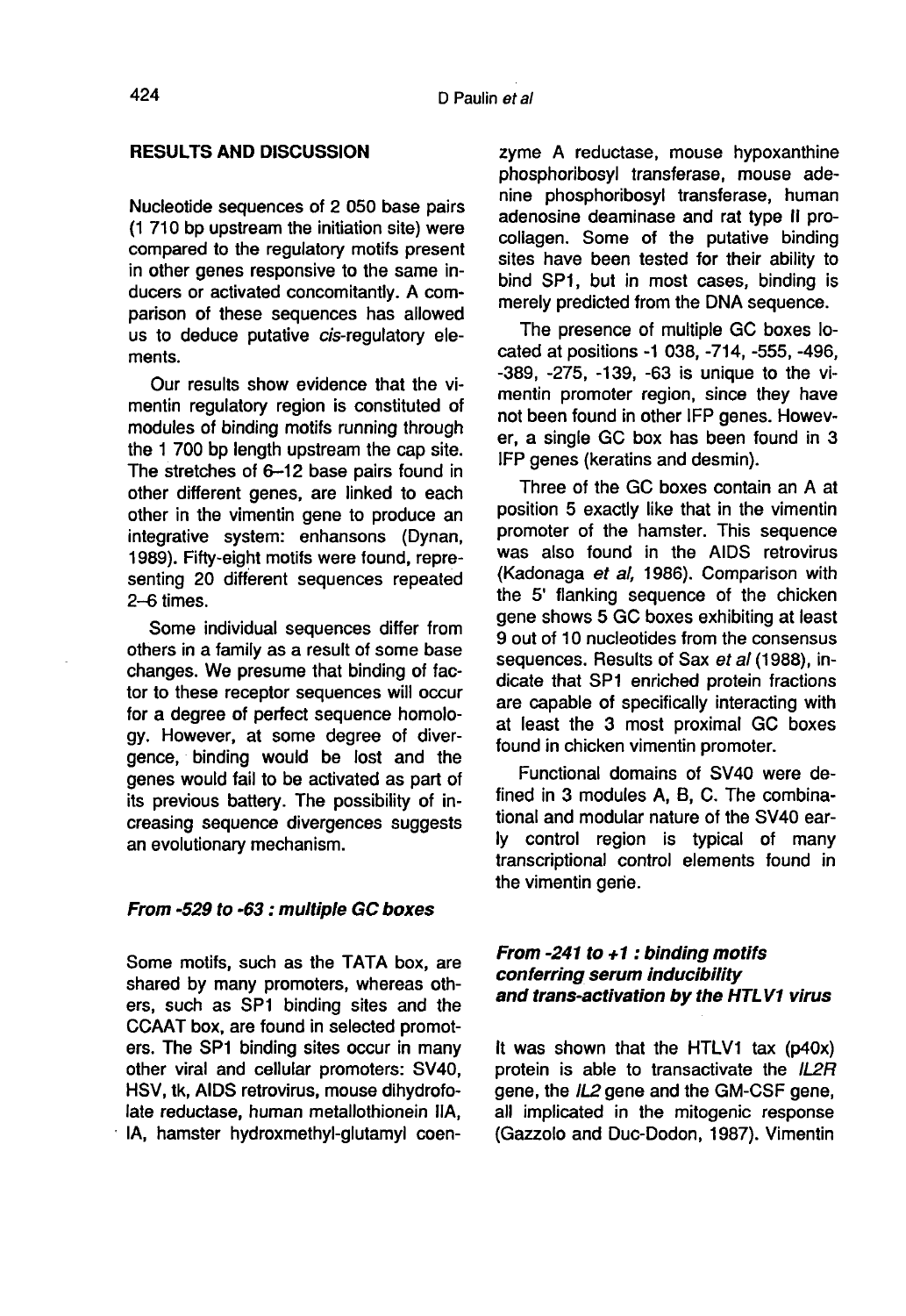Table I. Sequence of putative DNA binding motifs found in the 5' regulatory region of the vimentin gene.

| <b>POSITION</b>  | TYPE                                  | <b>SEQUENCE</b>                  | <b>CONSENSUS</b>                     |
|------------------|---------------------------------------|----------------------------------|--------------------------------------|
| $-1618$          | Octamer element                       | ATTTaCAT                         | ATTTGCAT                             |
| $-1562$          | Hox1.3                                | <b>ACTAATAtIG</b>                | CPyPyNATTAT/GPy                      |
| $-1528$          | Octamer element                       | ATTTcCcT                         | ATTTGCAT                             |
| $-1527$          | <b>HSP70</b> element                  | TTTCCC                           | <b>GGGAAA</b>                        |
| $-1443$          | HSP70 element                         | ТаТССС                           | GGGAAA                               |
| $-1429$          | c-fos basal element                   | <b>AAcGTCA</b>                   | TGACGTA/T                            |
| $-1387$          | AP5                                   | CATTICCCAG                       | <b>CTGTGGAATG</b>                    |
| $-1385$          | ٠<br><b>HSP70</b> element             | $\Pi$ TTCCC                      | <b>GGGAAA</b>                        |
| $-1355$          | AP5                                   | <b>CTGTGCAITG</b>                | <b>CTGTGGAATG</b>                    |
| $-1288$          | Hox1.3                                | CATAATTGcc                       | CPyPyNATTAT/GPy                      |
| $-1268$          | Hox1.3                                | aCTCATTAaT                       | CPyPyNATTAT/GPy                      |
| $-1264$          | Hox1.3                                | <b>AtTAATCAAa</b>                | CPyPyNATTAT/GPy                      |
| $-1235$          | Hox1.3                                | CCTAATTAaT                       | CPyPyNATTAT/GPy                      |
| $-1197$          | ATF                                   | TGACITC                          | T/GT/ACGTCA                          |
| -1144            | ATF                                   | gGACGTC                          | T/GT/ACGTCA                          |
| $-1143$          | ATF                                   | <b>GACGTCG</b>                   | <b>T/GT/ACGTCA</b>                   |
| $-1132$          | Lymphoid factor element               | тсстсттт                         | тсстсттт                             |
| $-1087$          | <b>GTIA</b>                           | <b>GGGTGTGG</b>                  | <b>GGGTGTGG</b>                      |
| $-1047$          | c-fos SCM element                     | GAggGACGGGggC                    | GATTGACGGGAAC                        |
| $-1038$          | SP <sub>1</sub>                       | GGGCGG                           | GGGCGG                               |
| -965             | Sph                                   | AAGgcTGCA                        | AAGT/CATGCA                          |
| -937             | Sph                                   | <b>AAGTccGCA</b>                 | AAGT/CATGCA                          |
| $-929$           | PEB2                                  | ACATTCgA .                       | <b>ACATTCCA</b>                      |
| $-859$<br>$-834$ | PEA2<br><b>GTIB</b>                   | <b>GACCGCA</b><br><b>CCAGCTG</b> | <b>GACCGCA</b><br>CAGCTGT            |
| -833             | <b>GTIIB</b>                          | <b>CAGCTGT</b>                   | CAGCTGT                              |
| -756             | c-fos-SCM element                     | <b>ITTCCCcTaAAcC</b>             | <b>GTTCCCGTCAATC</b>                 |
| -756             | HSP70                                 | TITCCC                           | GGGAAA                               |
| -739             | c-fos-SCM element                     | GgagCCcTCAATC                    | <b>GTTCCCGTCAATC</b>                 |
| $-714$           | SP1                                   | GGGCGC                           | GGGCGG                               |
| $-707$           | AP <sub>1</sub>                       | TGAGTCA                          | TT/GAGTCA                            |
| $-692$           | ATF                                   | TGACIAA                          | T/GT/ACGTCA                          |
| -693             | AP1                                   | TGACTAA                          | <b>TT/GAGTCA</b>                     |
| -650             | PEB <sub>1</sub>                      | CACcGCCgTCT                      | CACTGCCCTCT                          |
| -555             | SP1                                   | GGGCgG                           | GGGCCG                               |
| -496             | SP1                                   | CCaCCC                           | GGGCCG                               |
| -450             | ATF                                   | <b>GACITCA</b>                   | T/GT/ACGTCA                          |
| -389             | SP1                                   | CCCCCC                           | GGGCCG                               |
| -382             | PEA2                                  | <b>GACCGCA</b>                   | <b>GACCGCA</b>                       |
| -375             | AP2                                   | GCCCCgAGGC                       | <b>GTCCCCAGGC</b>                    |
| -338             | NF <sub>1</sub>                       | TGGCgtggGCCA                     | TGGC(N5)GCCA                         |
| -275             | SP1                                   | cccccc                           | CCCCCG                               |
| $-227$           | NF-KB                                 | GGAAAGCCCCC                      | A/GGGGA/GA/CTT/CT/CCC                |
| $-197$           | ATF                                   | TGAaGTA                          | <b>T/GT/ACGTCA</b>                   |
| $-197$           | c-fos basal element                   | <b>TGAaGTA</b>                   | <b>TGACGTA/T</b>                     |
| $-197$           | CLE2                                  | TgAaGTA                          | TCAGGTA                              |
| $-195$           | c-fos-SCM element                     | aAgTaACGGGAcC                    | GATTGACGGGAAC                        |
| $-177$           | 16 mer element                        | GTAAcGGGACcaTGcC                 | <b>GTAAGGGGACTGTGTC</b>              |
| $-160$           | CLE2                                  | qCAGGaA                          | TCAGGTA                              |
| $-158$           | PEA3                                  | AGGAAG                           | AGGAAG                               |
| -139             | SP <sub>1</sub>                       | CCaCCC                           | GGGCCG                               |
| -98              | c-fos-SCM element<br>PEB <sub>1</sub> | GATTGgCIGGggC                    | <b>GATTGACGGGAAC</b>                 |
| $-75$<br>$-63$   | SP1                                   | gGAIGGCAGTG                      | AGAGGGCAGTG                          |
| -55              |                                       | GGGaGG                           | GGGCGG<br>GGATGGCAGTGGGAGGC          |
| $+19$            | 18 mer elemen t<br>AP2                | GGATGGCAGTGGGAGGGG               |                                      |
| +55              | <b>GTIA</b>                           | <b>GTCCCCgcGC</b><br>CCACACCC    | <b>GTCCCCAGGC</b><br><b>GGGTGTGG</b> |
| +192             | AP <sub>2</sub>                       | GCCcGGGcAC                       | <b>GCCTGGGGAC</b>                    |
| +230             | ATF                                   | TACGTgA                          | T/GT/ACGTCA                          |
| +234             | ATF                                   | TGACIAC                          | <b>T/GT/ACGTCA</b>                   |
| +238             | ATF                                   | TACGTCc                          | <b>T/GT/ACGTCA</b>                   |
| +307             | AP <sub>2</sub>                       | <b>GTCCCCgGGC</b>                | <b>GTCCCCAGGC</b>                    |
| +348             | AP <sub>2</sub>                       | GCCTGcGGAg                       | <b>GCCTGGGGAC</b>                    |
|                  |                                       |                                  |                                      |

l,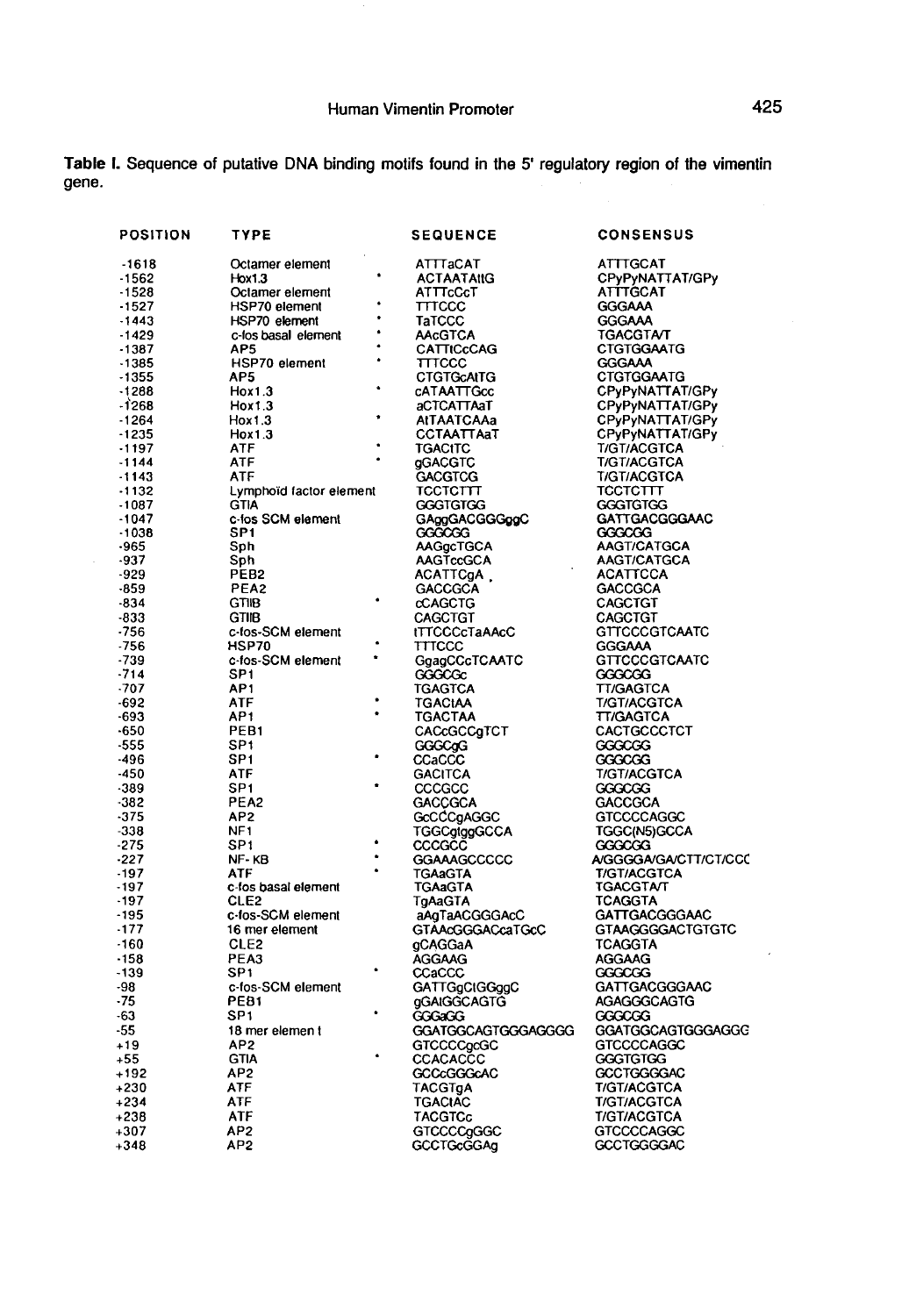is also induced by the HTLV1 tax protein and the target is located between nucleotides -241 and -78. Two sequences located at -160 (gCAGGaA) and -197 bp (TgAaGTA) within the upstream region in the vimentin promoter are similar to a sequence (TCAGGTA) located in the GM-CSF gene promoter -88 to -94. This element is also found in the IL2 promoter at position -446 and -944 from the cap site and in the IL2 receptor gene at positions - 127 and +441 from the TATA box. The NF-KB consensus site has also been implicated in the trans-activation of the IL2-R gene by the HTLVI tax protein and is present in the vimentin promoter. Therefore, it seems likely that trans-activation by tax gene products could be mediated by these common elements (Lilienbaum et al. 1990).

### From -957 to -530 : Binding motifs conferring both serum and TPA Inducibility

The upstream 5' region of the vimentin gene reveals the presence of 2 sequences of 7 nucleotides TT/GAGTCA identical to the consensus sequences found in other TPA inducing genes which are known to bind the AP1/jun protein (Bohmann et al, 1987). These elements are located at position -707 and -693 (Rittling and Baserga, 1987).

The promoter regions of several phor-<br>bol diester (TPA inducible genes collagenase stromelysin, hmT IIA, and SV40 share the conserved 7 bp motif. The consensus sequence was also found in the control region of IL2 (Fujita et al. 1986) and polyoma DNA (Zenke et al, 1986) and c-fos (Piette and Yaniv, 1987). The P motif which binds the transcription factor AP1 mediates transcriptional induction in response to phorbol ester tumor promoters and cAMP elevating agents.

There was approximately a 10-fold induction of vimenth biosynthesis following TPA treatment of human erythroleukemic cell line K562 (Siebert and Fukuda, 1985). This was found to be correlated with a rapid induction of vimentin mRNA as supported by Northern RNA gel hybridization.

Similarly, in response to TPA treatment, the human myeloid leukemic cell line HL-60 showed an increase at the level of vimentin mRNA abundance correlated with the macrophage monocyte-like shift.

Cyclic AMP, the major second messenger in eukaryotic cells, mediates its effects by activating cAMP dependent protein kinases that phosphorylate key cytoplasmic and nuclear molecules. The consensus sequence for cAMP response binds ATF factor is present in vimentin promoter 6 times and. in c-fos and several adenovirus early promoters. It is interesting to note that the ATF binding sites also mediate trans-<br>activation by the viral adenovirus E1a by the viral adenovirus E1a gene and the proto-oncogene c-myc.

# From -1710 to -950: Five binding motifs for the product of the Hox 1-3 homeogene

The developmentally regulated mammalian embryo involved homeo gene products, located in the nuclei. These proteins could well function as regulators of transcription. The vimentin promoter displays 5 motifs whose sequence match with the consensus binding site of Hox 1.3 product, described by Odenwald et al (1989). The binding motif is shown at -1 258 and in reverse orientation at -1 549, -1 268, - 1 255 and -1 226. Such sites could also be found in the Hox1.3 and SV40 promoters. During the early development of Drosophila, the transcripts of various homeogenes accumulate in a specific region of the embryo controlling its spatial organization.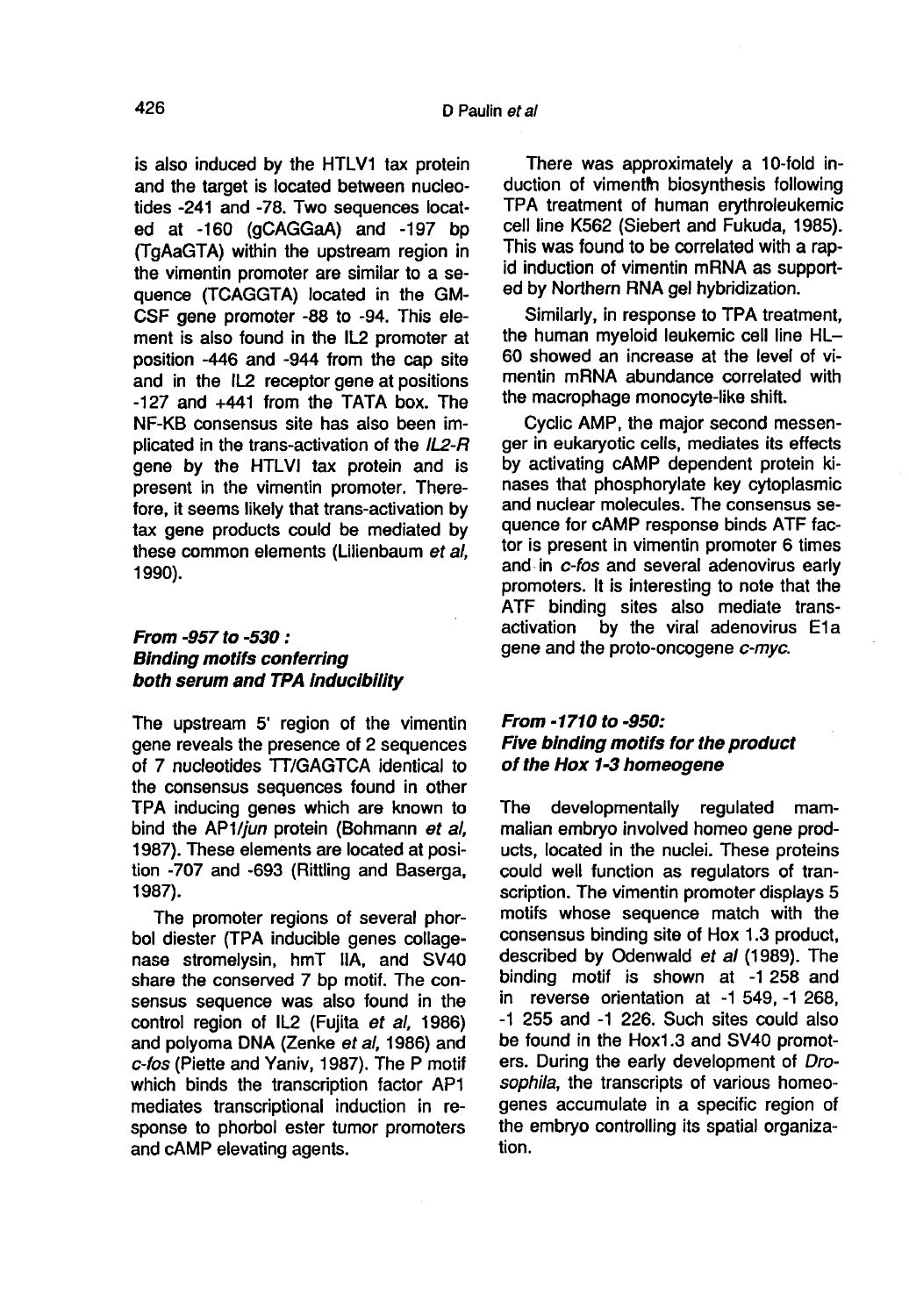



Restriction sites and sizes of 5' fragments

gulatory region in front of the RNA starting site. Each DNA binding motif is deduced from the nucleotidic sequence which is presented in table I. Abbreviations are the same as in table I. Note the homologies between various species including common binding motifs: Human Fig 1. Schematic representation of the position of the putative DNA binding motifs. The thick line represents 1 700 nucleotides of the 5' re-Activity of the vimentin promoter - CAT fusion plasmids was measured after transfection into Hela cells; respectively 47%, 96%, 52% for the rom +90 to -193; hamster from +88 to 188; chicken from -380 to -712. The position of the restriction sites used for subcloning were noted. 710, 830 and 241 bp deletion mutants.

#### Human Vimentin Promoter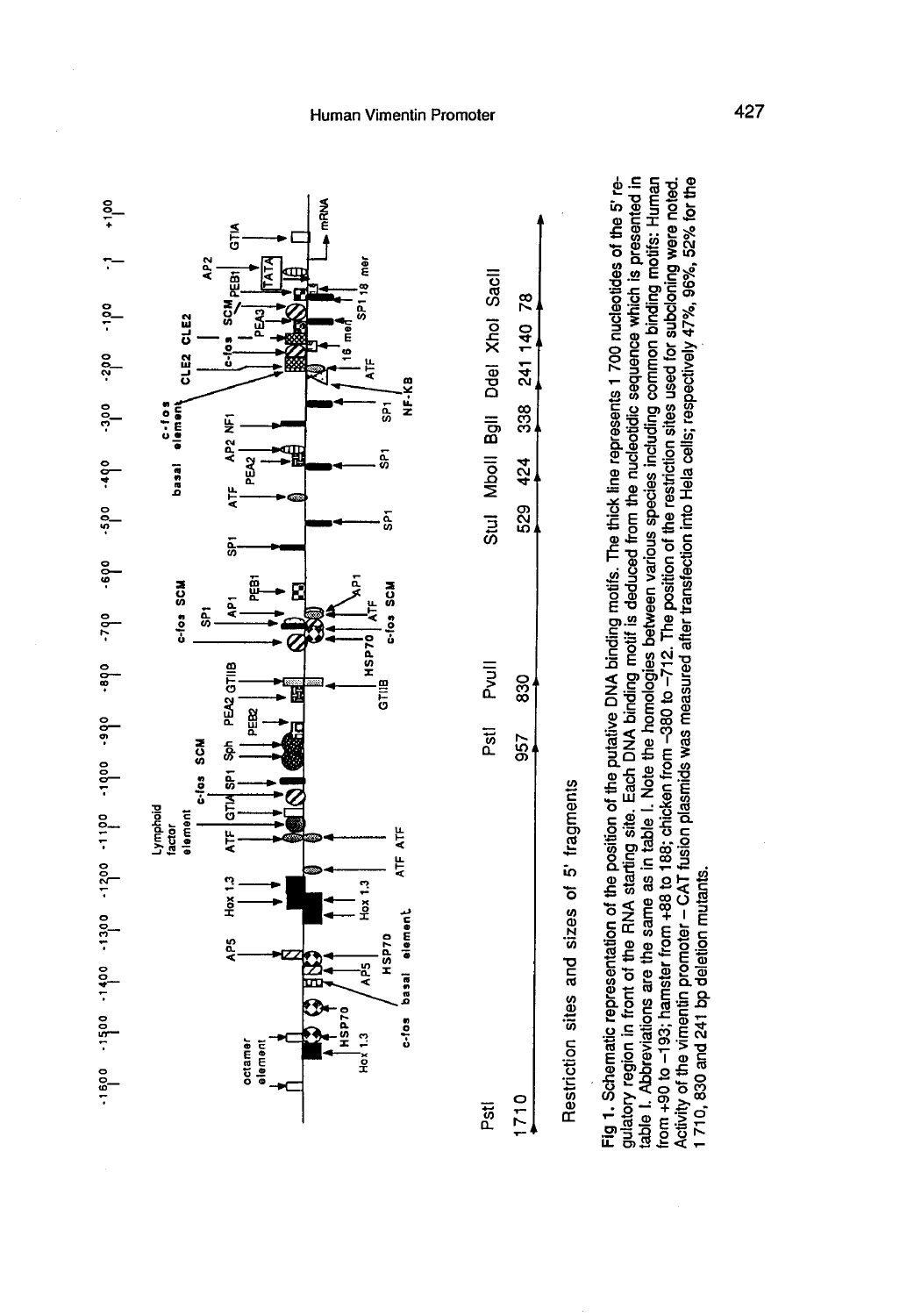Study of the transcription of the murine homeobox containing genes has also revealed that they belong to genes whose transcription patterns seem to be regulated during ontogenesis and cell differentiation as judged by their enhanced expression at specific times in foetal life in a restricted number of adult tissues or following cell differentiation in vitro.

Odenwald et al (1987) have shown that the Hox 1.3 gene encodes for a 35 kDa protein which is expressed during mouse embryogenesis in the nuclei of some mesodermal and neural cells. The Hox 1-3 gene is also expressed in exponentially growing non-confluent fibroblasts. The protein is a nuclear sequence specific DNA binding protein and the consensus for the maximal binding site was determined from the protected region of the homeobox promoter (Odenwald et al, 1989).

GO/G1 transition is thought to be a critical regulatory period involving activation or repression of regulatory genes whose expression is essential in the control of cell proliferation and differentiation. This category includes immediate early genes which do not require de novo protein synthesis, ie proto-oncogenes c-myc, c-fos, genes encoding zinc-finger proteins, etc and other early genes whose kinetics and induction following serum stimulation show a delay in the response. The presence of common c-fos-SCM elements in vimentin and c-fos promoter suggest the same primary mechanism which could be modulated by interaction with different combina-<br>tions of other requlatory elements. tions of other regulatory elements.<br>Obviously, similar developmental prosimilar developmental programs using disperse coding sequences through the genome might be coordinated. Genomic tinkering works on what already exists, combining several systems to produce a more complex one (Jacob, 1977).

#### ACKNOWLEDGMENTS

The authors wish to thank H Condamine for helpful discussions. This work was supported by grants from the Association Frangaise contre les Myopathies (AFM), the Ministère de l'Enseignement Supérieur and the Université Paris 7.

### **REFERENCES**

- Bohmann D, Bos TJ, Admon A, Nishimura T, Vogt PK, Tjian R (1987) Human protooncogene c-jun encodes a DNA binding protein with structural and functional properties of transcription factor AP-1. Science 238, 1386-1392
- Cochard P, Paulin D (1984) Initial expression of neurofilaments and vimentin in the central and peripheral nervous system of the mouse embryo in vivo. J Neurosci 4, 2080-2094
- Dynan WS (1989) Modularity in promoters and enhancers. Cell 58, 1-4
- Fujita T, Shibuya H, Ohashi T, Yamanishi K, Taniguchi T (1986) Regulation of human interleukin-2 gene: functional DNA sequences in the 5' flanking region for the gene expression in activated T lymphocytes. Cell 46, 401-407
- Franke WW, Schmid E, Winter S, Osborn M, Weber K (1979) Widespread occurrence of intermediate-sized filaments of the vimentin type in cultured cells from diverse vertebrates. Exp Cell Res 123, 25-46
- Gazzolo L, Duc-Dodon M (1987) Direct activation of resting T lymphocytes by human Tlymphotropic virus type I. Nature 326, 714- 717
- Jacob F (1977) Evolution and tinkering. Science 196, 1161-1166
- Kadonaga JT, Jones KA, Tijian R (1986) Promoter-specific activation of RNA polymerase II transcription by Spl. Trends Biochem Sci 11, 20-23
- Lilienbaum A, Duc-Dodon M, Alexandre C, Gazzolo L, Paulin D (1990) Effect of human T cell leukemia virus, type I Tax protein on the activation of the human vimentin gene. J Virol 64, 256-263